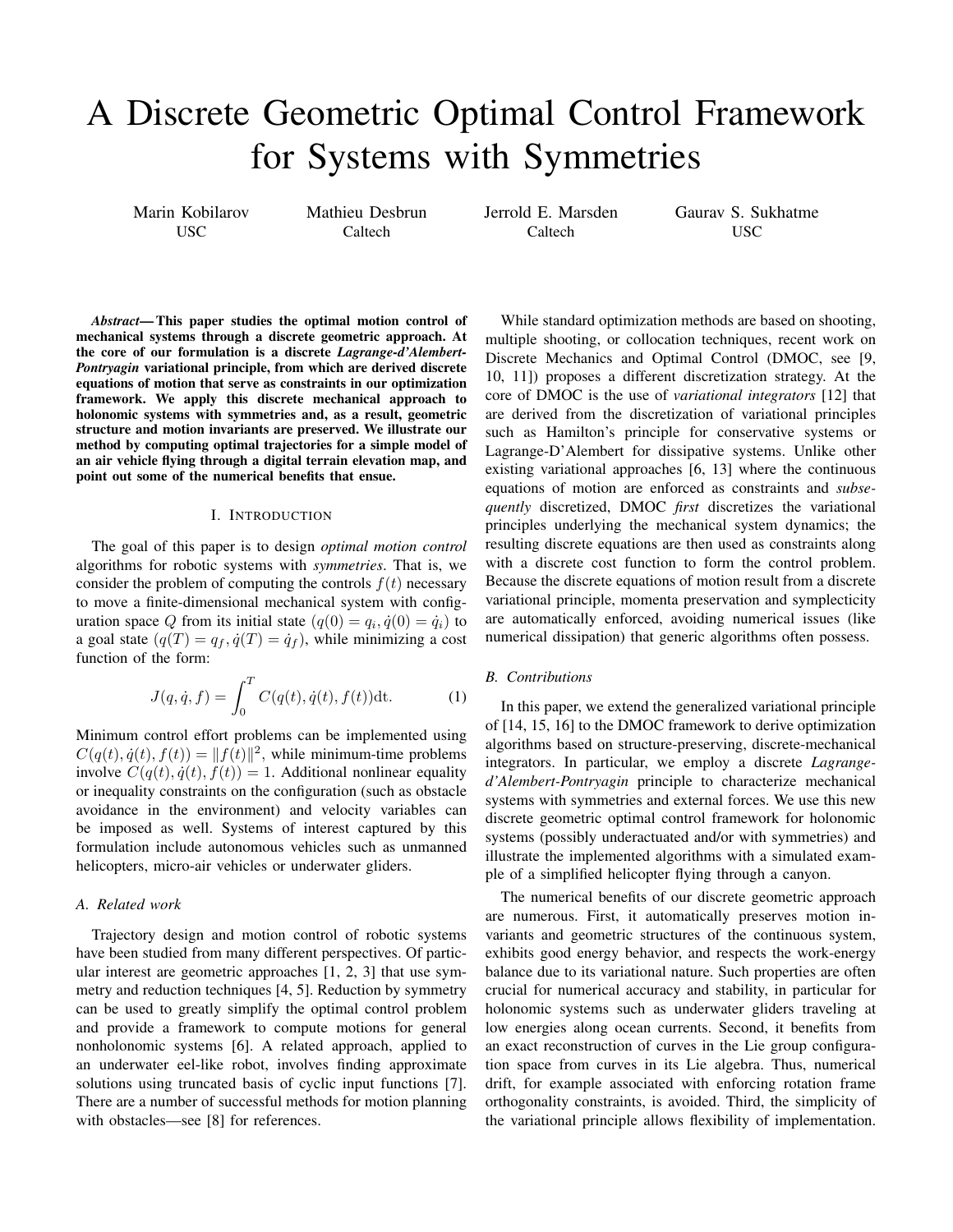Finally, this framework is flexible enough to strike a balance between a desired order of accuracy and runtime efficiency.

In addition to these well-documented advantages of discrete variational methods, there is growing evidence that DMOC methods are especially well suited for optimization problems. In particular, their discrete variational nature seems to offer very good trajectory approximation even at low temporal resolutions. This stability vis-a-vis resolution is particularly suitable for design and exploration purposes as well as for hierarchical optimizations, as it leads to faster convergence towards optimal solutions.

It is also important to note that non-holonomic constraints can also be imposed in our framework. We refer to [17] for details on rolling constraints and Chaplygin systems. However, in this paper we focus solely on holonomic systems with symmetries.

## II. OVERVIEW OF MECHANICAL INTEGRATORS

A mechanical integrator integrates a dynamical system forward in time. The construction of such numerical algorithms usually involves some form of discretization or Taylor expansion that results in either implicit or explicit equations to compute the next state in time. In an optimal control setting, these equations are then used as constraints.

Instead, the integrators employed in this paper are based on the discretization of variational principles, i.e. *variational integrators*. In essence, they ensure the optimality (in the sense of Hamilton's principle, for instance) of the discrete path of the mechanical system in space-time. In addition, certain systems have group structure and symmetries that can be factored out directly in order to obtain more accurate and efficient integrators, e.g. *Lie group integrators*. After giving a brief overview of such integrators below we present a variational principle to derive more general integrators that account for symmetries.

## *A. Variational Integrators*

Variational integrators [12] are derived from a variational principle (e.g., Hamilton's principle) using a discrete Lagrangian. Unlike standard integration methods, variational integrators can preserve momenta, energy, and symplectic structure (i.e., a symplectic 2-form in phase space) for conservative systems; in the presence of forces and/or dissipation, they compute the change in these quantities with remarkable accuracy. Such features are obviously desirable for accurate dynamics simulation. The underlying theory has discrete analogs of Noether's theorem and the Legendre transform, and a Lagrange-d'Alembert principle to handle non-conservative forces and constraints. *Discrete mechanics*, therefore, stands as a self-contained theory similar to Hamiltonian or Lagrangian mechanics [15] and has already been applied to several domains: nonsmooth variational collision integration [18], elasticity simulation in computer graphics [14], satellite formation trajectory design [19], optimal control of rigid bodies [11], of articulated bodies in fluid [10, 20], and optimal control of wheeled robots [21].

In the variational integration setting, the state space  $TQ$  is replaced by a product of two manifolds  $Q \times Q$  [12]. Thus, a velocity vector  $(q, \dot{q}) \in TQ$  is represented by a pair of points  $(q_0, q_1) \in Q \times Q$ . A path  $q : [0, T] \rightarrow Q$  is replaced by a discrete path  $q_d : \{kh\}_{k=0}^N \to Q$   $(q_d = \{q_0, ..., q_N\},\$  $q_k = q(kh)$ ,  $Nh = T$ . One formulates a discrete version of Hamilton's principle (i.e.  $\delta \int_0^T L(q, \dot{q}) dt = 0$ ) by approximating the integral of the Lagrangian  $L: TQ \to \mathbb{R}$  between  $q_k$ and  $q_{k+1}$  by a discrete Lagrangian  $L_d: Q \times Q \to \mathbb{R}$ 

$$
L_d(q_k, q_{k+1}) \approx \int_{kh}^{(k+1)h} L(q(t), \dot{q}(t)) \mathrm{d}t.
$$

The discrete principle then requires that

$$
\delta \sum_{k=0}^{N-1} L_d(q_k, q_{k+1}) = 0,
$$

where variations are taken with respect to each position  $q_k$ along the path, and the resulting equations of motion become

$$
D_2L_d(q_{k-1}, q_k) + D_1L_d(q_k, q_{k+1}) = 0.
$$

*Example:* For example, consider a Lagrangian of the form  $L(q, \dot{q}) = \frac{1}{2} \dot{q}^T M \dot{q} - V(q)$  and define the discrete Lagrangian  $L_d(q_k, q_{k-1}) = hL\left(q_{k+\frac{1}{2}}, (q_{k+1} - q_k)/h\right)$ , using the notation  $q_{k+\frac{1}{2}} := (q_k + q_{k+1})/2$ . The resulting equations are

$$
M\frac{q_{k+1}-2q_k+q_{k-1}}{h^2}=-\frac{1}{2}(\nabla V(q_{k-\frac{1}{2}})+\nabla V(q_{k+\frac{1}{2}})),
$$

which is a discrete analog of Newton's law  $M\ddot{q} = -\nabla V(q)$ . For controlled (i.e., non conservative) systems, forces can be added using a discrete version of Lagrange-d'Alembert principle and discrete virtual work in a similar manner.

## *B. Lie Group Integrators*

Lie group integrators preserve symmetry and group structure for systems with motion invariants. Consider a system on configuration manifold  $Q = G \times M$  where G is a Lie group (with Lie algebra g) whose action leaves the system invariant, i.e., it preserves the induced momentum map. For example,  $G = SE(3)$  can represent the group of rigid body motions of a free-floating articulated body while  $M$  is a space of internal variables describing the joints of the body. The idea is to transform the system equations from the original state space  $TQ$  into equations on the *reduced* space  $g \times TM$  (elements of  $TG$  are translated to the origin and expressed in the algebra g) which is a linear space where standard integration methods can be used. The inverse of this transformation is then used to map curves in the algebra variables back to the group. Two standards maps have been commonly used to achieve this transformation for any Lie group  $G$ :

• Exponential map  $\exp : \mathfrak{g} \to G$ , defined by  $\exp(\xi) =$  $\gamma(1)$ , with  $\gamma : \mathbb{R} \to G$  is the integral curve through the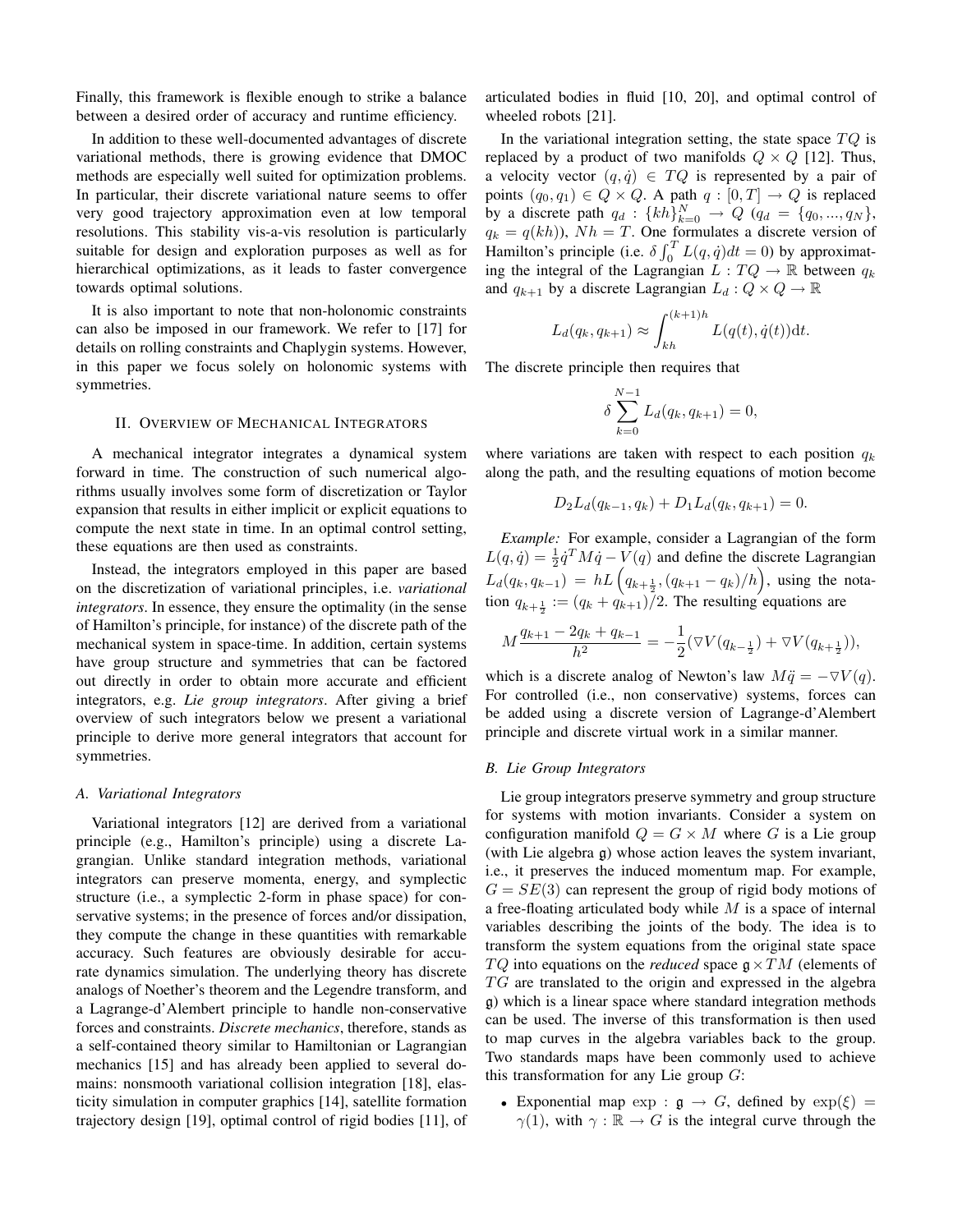identity of the left invariant vector field associated with  $\xi \in \mathfrak{g}$  (hence, with  $\dot{\gamma}(0) = \xi$ );

• Canonical coordinates of the second kind ccsk :  $\mathfrak{g} \to G$ ,  $\cosh(\xi) = \exp(\xi^1 e_1) \cdot \exp(\xi^2 e_2) \cdot ... \cdot \exp(\xi^n e_n)$ , where  ${e_i}$  is the Lie algebra basis.

A third choice, valid only for certain *quadratic* matrix groups [22] (which include the rigid motion groups  $SO(3)$ ,  $SE(2)$ , and  $SE(3)$ ), is the Cayley map cay :  $\mathfrak{g} \to G$ , cay( $\xi$ ) =  $(e - \xi/2)^{-1}(e + \xi/2)$ . Although this last map provides only an approximation to the integral curve defined by exp, we include it as one of our choices since it is very easy to compute and thus results in a more efficient implementation. Other approaches are also possible, e.g., using retraction and other commutator-free methods; we will however limit our exposition to the three aforementioned maps in the formulation of the discrete reduced principle presented in the next section.

# *C. Unified View*

The optimal control algorithms in this paper are based on a discrete version of the Lagrange-d'Alembert-Pontryagin (LDAP) principle [16]. The LDAP viewpoint unifies the Lagrangian and Hamiltonian descriptions of mechanics [15] and extends to systems with symmetries and constraints. The discrete version of this principle yields integration schemes that generalize both the variational and Lie group integrators mentioned above.

*The Lagrange-d'Alembert-Pontryagin Principle:* We briefly recall the general formulation of the continuous LDAP principle for a system with Lagrangian  $L: TQ \to \mathbb{R}$  and control force<sup>1</sup>  $f : [0, T] \rightarrow T^*Q$ . For a curve  $(q(t), v(t), p(t))$  in  $TQ \oplus T^*Q$ ,  $t \in [0, T]$  the principle states that

$$
\delta \int_0^T \{L(q, v) + p \cdot (\dot{q} - v)\} dt
$$
  
+ 
$$
\int_0^T f(t) \cdot \delta q(t) dt = 0,
$$
 (2)

for variations that vanish at the endpoints. The curve  $v(t)$ describes the velocity determined from the dynamics of the system. In view of the formulation,  $v$  does not necessarily correspond to the rate of change of the configuration  $q$ . The additional variable  $p$ , though, indirectly enforces this dependence and corresponds to both Lagrange multipliers and the momenta of the system. Thus 2 generalizes the Lagranged'Alembert principle and is linked to the Pontryagin maximum principle of optimal control.

The LDAP principle is conceptually equivalent to the Lagrange-d'Alembert principle. Nevertheless, in the discrete setting, the LDAP principle provides a more powerful framework for designing mechanical integrators. One notable benefit lies in the ability to derive higher-order integrators and, in the case of systems with symmetries, to tailor the algorithm structure to achieve a desired accuracy or efficiency [15]. While in this paper we do not explore higher order approximations and, in essence, our formulation in Sec. III-B could be alternatively derived using the discrete Euler-Poincaré (DEP) approach [23], we follow the LDAP formulation because of its greater flexibility. Another benefit appears in the discretization of systems with nonholonomic constraints. In particular, the optimal control method proposed in this paper is extended to nonholonomic systems of Chaplygin type in [17] (with the general case soon to follow) in a unified variational formulation.

### III. SYSTEMS WITH SYMMETRIES

In this section we develop the optimal control formulation for mechanical systems with symmetries. Assume that the configuration space is an *n*-dimensional Lie group  $G$  with algebra g and Lagrangian  $L: TG \to \mathbb{R}$  that is left invariant under the action of  $G$ . Using the invariance we can reduce such systems by introducing the *body-fixed* velocity  $\xi \in \mathfrak{g}$ defined by translation to the origin  $\xi = TL_{q^{-1}}\dot{g}$  and the reduced Lagrangian  $\ell : TG/G \rightarrow \mathbb{R}$  such that  $\ell(\xi) =$  $L(g^{-1}g, g^{-1}\dot{g}) = L(e, \xi)$ . The system is controlled using a control vector  $u : [0, T] \to \mathbb{U}$ , where  $\mathbb{U} \subset \mathbb{R}^c$ ,  $c \leq n$ , is the set of controls applied with respect to a body-fixed basis  ${F^1, ..., F^c}, F^i : [0, T] \to \mathfrak{g}^*.$ 

## *A. The Continuous System*

The continuous equations of motion are derived from the reduced Hamilton (or Lagrange-d'Alembert in the presence of forces) principle [4, 5] and have the standard form

$$
\dot{g} = g\xi,\tag{3}
$$

$$
\mu = \ell'(\xi),\tag{4}
$$

$$
\dot{\mu} = \operatorname{ad}_{\xi}^* \mu + u_i F^i. \tag{5}
$$

Eq. (5) are the forced Euler-Poincaré equations, with  $\mu \in \mathfrak{g}^*$ denoting the system momentum, and (3) are the reconstruction equations. Note that  $\text{ad}^*_{\xi} \mu$  is defined by  $\langle \text{ad}^*_{\xi} \mu, \eta \rangle =$  $\langle \mu, \mathrm{ad}_{\xi} \eta \rangle$ , where  $\mathrm{ad}_{\xi} \eta = [\xi, \eta]$  for  $\eta \in \mathfrak{g}$ .

#### *Example: A Simple Helicopter*

Consider the following simplistic model of a helicopter-like vehicle (Fig. 1). The vehicle is modeled as a single underactuated rigid body with mass  $m$  and principal moments of inertia  $I_1, I_2, I_3$  (the inertia matrix is denoted  $\mathbb{I} = \text{diag}(I_1, I_2, I_3)$ ). The vehicle is controlled through a *collective*  $u_c$  (lift produced by the main rotor) and a *yaw*  $u_{\psi}$  (force produced by the rear rotor), while the direction of the lift is controlled by tilting the main blades forward or backward through a *pitch*  $\alpha_p$  and a sideways *roll*  $\alpha_r$ . The configuration space is  $Q =$  $SO(3) \times \mathbb{R}^3$  with  $(R, p) \in Q$  denoting orientation and position. Ignoring aerodynamic effects, we treat the rotational dynamics separately from the translational dynamics.

<sup>&</sup>lt;sup>1</sup>In the Lagrangian setting a force is an element of the cotangent bundle  $T^*Q$ , i.e. a one-form  $\langle f, \cdot \rangle$  that pairs with velocity vectors to produce the total work  $\int_0^T \langle f, \dot{q} \rangle dt$  done by the force along a path between  $q(0)$  and  $q(T)$ .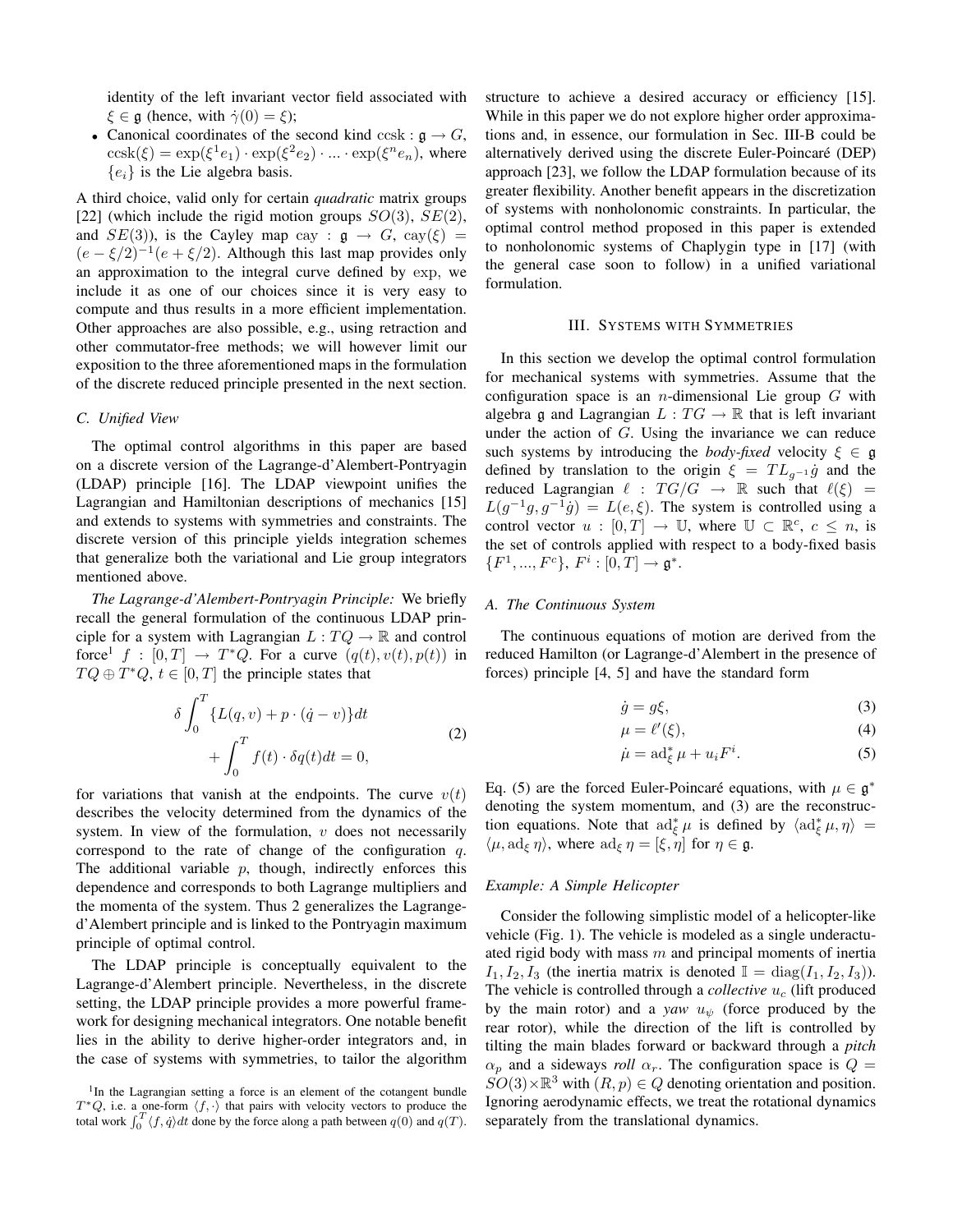

Fig. 1. Air vehicle model.

*Rotations:* Let  $\Omega \in \mathbb{R}^3 \sim \mathfrak{so}(3)$  denote the body angular velocity. The Lagrangian of the rotational dynamics is  $\ell(\Omega)$  =  $\frac{1}{2}\Omega^T \mathbb{I} \Omega$ . In the absence of forces the system is invariant under rotations and we can set  $G = SO(3)$  as the symmetry group. The torque control input basis can be written in matrix form as

$$
F_{\Omega}(\alpha_p, \alpha_r) := \begin{bmatrix} d_t \sin \alpha_r & 0 \\ d_t \sin \alpha_p \cos \alpha_r & 0 \\ 0 & d_r \end{bmatrix},
$$

where  $d_t$  and  $d_r$  are the distances from the top and rear blades to the center of mass of the helicopter. The reduced equations of the rotational dynamics corresponding to (3)-(5) are

$$
\dot{R} = R\Omega,\tag{6}
$$

$$
\Pi = \mathbb{I}\,\Omega,\tag{7}
$$

$$
\dot{\Pi} = \Pi \times \Omega + F_{\Omega}(\alpha)u,\tag{8}
$$

where  $\Pi \in \mathbb{R}^3 \sim \mathfrak{so}(3)^*$  denotes angular momentum,  $\alpha =$  $(\alpha_p, \alpha_r)$ , and  $u = (u_c, u_{\psi})$ .

*Translations:* The translational dynamics is described by

$$
m\ddot{p} = RF_V(\alpha)u + f^g,
$$

where  $f^g = (0, 0, -9.8m)$  denotes gravity, and

$$
F_V(\alpha_p, \alpha_r) := \begin{bmatrix} \sin \alpha_p \cos \alpha_r & 0 \\ -\sin \alpha_r & -1 \\ \cos \alpha_p \cos \alpha_r & 0 \end{bmatrix}.
$$

Next we present the derivation of the corresponding discrete equations of motion and describe how to use them as constraints in the optimization problem.

#### *B. Discrete Reduced LDAP Principle*

The *discrete* reduced Hamilton-Pontryagin principle for conservative systems was introduced in [15]. We now propose a simple extension to systems with internal forces. The principle is formulated using the *discrete reduced path* denoted by  $(g, \xi, \mu)_d : \{t_k\}_{k=0}^N \to G \times \mathfrak{g} \times \mathfrak{g}^*$ , where  $g_d = \{g_0, ..., g_N\}$ and  $\xi_d$ ,  $\mu_d$  analogously defined. The discrete control force which approximates a continuous control force is defined as

 $f_d: \{t_k\}_{k=0}^N \longrightarrow \mathfrak{g}^*$ . The map  $TL_{g(t)^{-1}}^* : \mathfrak{g}^* \longrightarrow TG^*$  transforms the body-fixed momentum or force back to the cotangent space at point  $q(t)$ . The reduced LDAP principle results from expressing the principle (2) in terms of the reduced variables, i.e. by substituting  $L(g, \dot{g}) \Rightarrow \ell(\xi), v \Rightarrow TL_g \xi, p \Rightarrow TL_{g^{-1}}^* \mu$ in (2). The discrete principle is then obtained by approximating the integrals in (2) according to:

$$
\delta \sum_{k=0}^{N-1} h \left[ \ell(\xi_k) + \langle \mu_k, \tau^{-1} (g_k^{-1} g_{k+1})/h - \xi_k \rangle \right]
$$
  
+ 
$$
\sum_{k=0}^{N-1} \left[ T L_{g_k^{-1}}^* f_k^- \cdot \delta g_k + T L_{g_{k+1}}^* f_k^+ \cdot \delta g_{k+1} \right] = 0,
$$
 (9)

where the map  $\tau : \mathfrak{g} \to G$  defines the *difference* between two configurations  $g_k$  and  $g_{k+1}$  on the group through an element in the Lie algebra.  $\tau$  is selected as a local diffeomorphism [15] such that  $\tau(\xi) \cdot \tau(-\xi) = e$ . The *left* (resp., *right*) discrete force  $f_k^- \in \mathfrak{g}^*$  (resp.,  $f_k^+ \in \mathfrak{g}^*$ , as shown below) is such that the work done by  $f$  along each discrete segment is approximated using the work done at the beginning (resp., the end) of the segment; that is, as described in [12], these two discrete forces provide an approximation of the continuous forcing through:

$$
\begin{array}{c}\n\int_{kh}^{(k+1)h} TL_{g(t)^{-1}}^{*} f(t) \cdot \delta g(t) dt \\
\approx TL_{g_{k}^{-1}}^{*} f_{k}^{-} \cdot \delta g_{k} + TL_{g_{k}^{-1}}^{*} f_{k}^{+} \cdot \delta g_{k+1}.\n\end{array}
$$
\n
$$
\begin{array}{c}\nTL_{g_{k}^{-1}}^{*} f_{k-1}^{-} T L_{g_{k}^{-1}}^{*} f_{k-1}^{+} T L_{g_{k}^{-1}}^{*} f_{k}^{-} \\
\hline\n\end{array}
$$
\n
$$
\begin{array}{c}\nTL_{g_{k-1}}^{*} f_{k}^{-} \cdot \delta g_{k+1}^{-} f_{k}^{-} \\
\hline\n\end{array}
$$

After taking variations in (9) we obtain the following discrete equations of motion (see Sec. 4.2 in [15] for details).

$$
g_k^{-1}g_{k+1} = \tau(h\xi_k),\tag{10}
$$

$$
\mu_k = \ell'(\xi_k),\tag{11}
$$

$$
(d\tau_{h\xi_k}^{-1})^* \mu_k - (d\tau_{-h\xi_{k-1}}^{-1})^* \mu_{k-1} = f_{k-1}^+ + f_k^-, \qquad (12)
$$

where  $d\tau_{\xi} : \mathfrak{g} \to \mathfrak{g}$  is the *right-trivialized tangent* of  $\tau(\xi)$ defined by  $D \tau(\xi) \cdot \delta = TR_{\tau(\xi)}(d\tau_{\xi} \cdot \delta)$  and  $d\tau_{\xi}^{-1} : \mathfrak{g} \to \mathfrak{g}$  is its inverse<sup>2</sup>. Equations (10)-(12) can be understood as a discrete approximation of equations (3)-(5). They define a second-order accurate integrator that is part of the *variational Euler* family of methods [15].

The exact form of (12) depends on the choice of  $\tau$ . It is important to point out that this choice will influence the computational efficiency of the optimization framework when the equalities above are enforced as constraints. There are several choices commonly used for integration on Lie groups. We give details of two particularly representative examples: the exponential map (exp), and the Cayley map (cay)—see Sec. II-B for their definitions. Note that other maps, such as canonical coordinates of the second kind (ccsk) (also based on the exponential map), can be similarly derived.

<sup>2</sup>D is the standard derivative map (here taken in the direction  $\delta$ )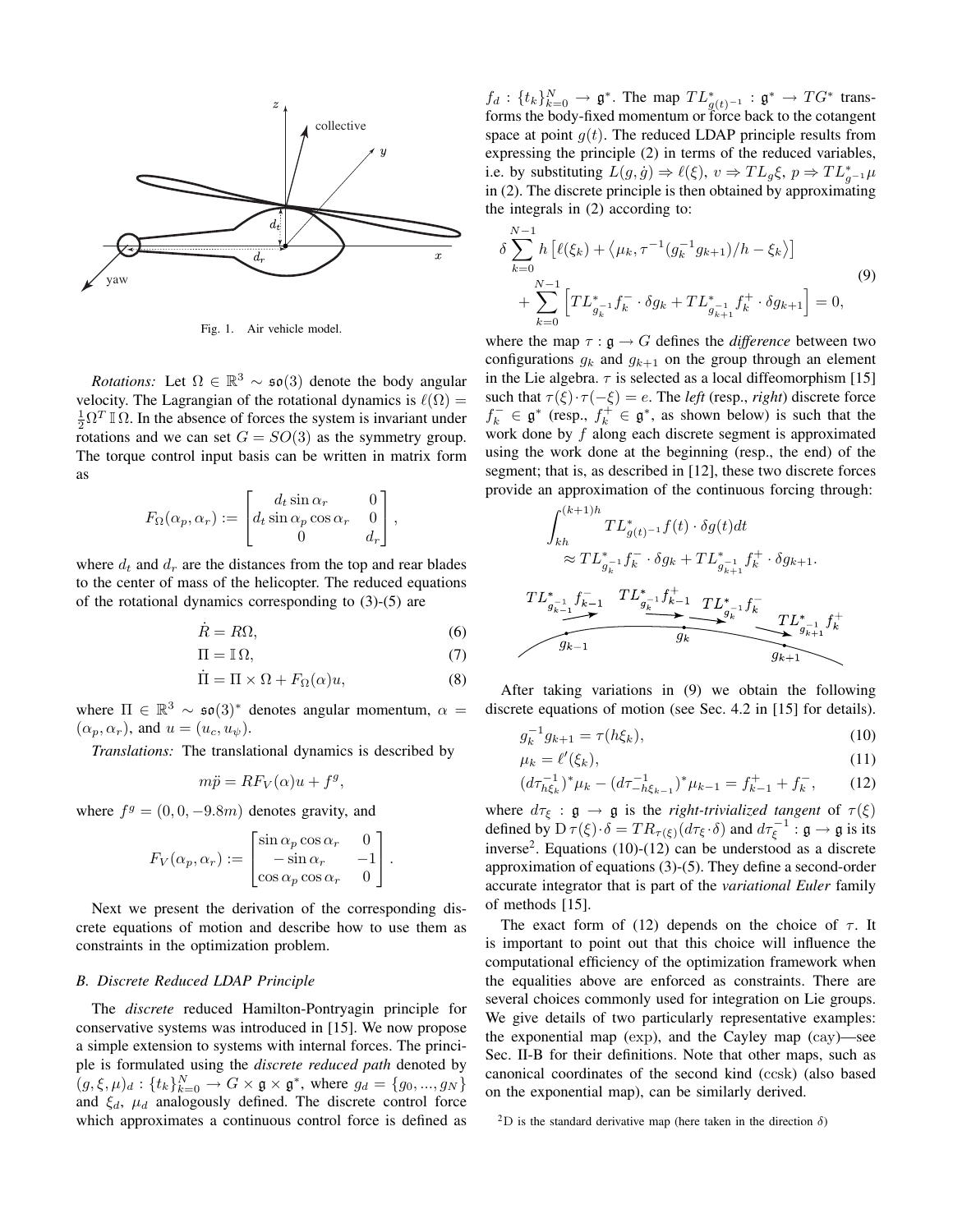*Exponential map:* The right-trivialized derivative of the map exp and its inverse are defined as

$$
\deg(x)y = \sum_{j=0}^{\infty} \frac{1}{(j+1)!} \operatorname{ad}_x^j y,
$$
  

$$
\deg(y)^{-1}(x)y = \sum_{j=0}^{\infty} \frac{B_j}{j!} \operatorname{ad}_x^j y,
$$
 (13)

where  $B_j$  are the Bernoulli numbers. Typically, these expressions are truncated in order to achieve a desired order of accuracy. The first few Bernoulli numbers are  $B_0 = 1$ ,  $B_1 = -1/2$ ,  $B_2 = 1/6$ ,  $B_3 = 0$  (see [22, 24] for details). Setting  $\tau = \exp$ , (12) becomes

$$
\operatorname{dexp}^{-1}(h\xi_k)^*\mu_k - \operatorname{dexp}^{-1}(-h\xi_{k-1})^*\mu_{k-1} = f_{k-1}^+ + f_k^-.
$$

*Cayley map:* The derivative maps of cay (see Sec.IV.8.3 in [24] for derivation) are

$$
\begin{aligned} \text{dcay}(x)y &= \left(e - \frac{x}{2}\right)^{-1} y \left(e + \frac{x}{2}\right)^{-1}, \\ \text{dcay}^{-1}(x)y &= \left(e - \frac{x}{2}\right) y \left(e + \frac{x}{2}\right). \end{aligned} \tag{14}
$$

Using  $\tau = \text{cay}$  (see also [15]) (12) simplifies to

$$
\mu_k - \mu_{k-1} - \frac{h}{2} \left( \mathrm{ad}_{\xi_k}^* \mu_k + \mathrm{ad}_{\xi_{k-1}}^* \mu_{k-1} \right) \n- \frac{h^2}{4} \left( \xi_k^* \mu_k \xi_k^* - \xi_{k-1}^* \mu_{k-1} \xi_{k-1}^* \right) = f_{k-1}^+ + f_k^-.
$$
\n(15)

The Cayley map provides a coarser approximation than the exponential map exp, but its simple form is suitable for efficient implementation.

*Discrete Forces:* There are various ways to construct valid discrete forces  $f^+$  and  $f^-$ . A simple approach, in the spirit of the midpoint rule, is to assume that the left and right discrete forces at each segment are equal, and defined as the average of the forces applied in the beginning and the end of the segment:

$$
f_k^- = f_k^+ = \frac{h}{2} \left[ \frac{f_k + f_{k+1}}{2} \right].
$$

*Example:* Assume that we use the Cayley map and the midpoint rule to construct a variational integrator for the air vehicle model defined in Sec. III-A. The discrete equations of rotational motion (corresponding to eqs. (10)-(12), and making use of (15)) become

$$
R_k^T R_{k+1} = \text{cay}(h\Omega_k),
$$
  
\n
$$
\Pi_k = \mathbb{I}\Omega_k,
$$
  
\n
$$
\Pi_k = \Pi_{k-1} + \frac{h}{2}(\Pi_{k-1} \times \Omega_{k-1} + \Pi_k \times \Omega_k)
$$
\n
$$
+ \frac{h^2}{4}((\Omega_{k-1}^T \Pi_{k-1})\Omega_{k-1} - (\Omega_k^T \Pi_k)\Omega_k) + \frac{h}{4}(F_\Omega(\alpha_{k-1})u_{k-1} + 2F_\Omega(\alpha_k)u_k + F_\Omega(\alpha_{k+1})u_{k+1}),
$$
\n(16)

where the map  $\hat{C} : \mathbb{R}^3 \to \mathfrak{so}(3)$  is defined by

$$
\widehat{\Omega} = \begin{bmatrix} 0 & -\Omega^3 & \Omega^2 \\ \Omega^3 & 0 & -\Omega^1 \\ -\Omega^2 & \Omega^1 & 0 \end{bmatrix}.
$$

The translational motion is derived using a standard variational integrator (see the example in Sec. II-A) and, with the addition of forces, becomes

$$
m\left[\frac{p_{k+1} - 2p_k + p_{k-1}}{h^2}\right] = \frac{1}{4}\left[R_{k-1}F_V(\alpha_{k-1})u_{k-1}\right] + 2R_kF_V(\alpha_k)u_k + R_{k+1}F_V(\alpha_{k+1})u_{k+1}\right] + f_g.
$$
\n(17)

# IV. DIRECT OPTIMAL CONTROL FORMULATION

A straightforward way to find a numerical solution to the optimal control problem is to formulate a nonlinear program that minimizes the cost function over all discrete configurations, velocities, and forces, while satisfying the boundary conditions and the discrete equations of motion enforced as equality constraints. Additional equality or inequality constraints can also be enforced.

#### *A. Problem Formulation*

The optimal control problem can be directly formulated as

**Compute:** 
$$
g_d, \xi_d, f_d, h
$$
  
minimizing 
$$
\sum_{k=0}^{N-1} C_d(g_k, \xi_k, f_k^{\pm}, h)
$$

subject to:

$$
\begin{cases}\ng_0 = g_i, \ \xi_0 = \xi_i, \ g_N = g_f, \ \xi_{N-1} = \xi_f, \\
\text{Equations (10) - (12) for } k = 0, ..., N - 1, \\
H(g_d, \xi_d, h) \ge 0, \\
\xi_k \in [\xi_l, \xi_u], f_k \in [f_l, f_u], h \in [h_l, h_u],\n\end{cases}
$$

(18)

where  $C_d$  is a discrete approximation of C defined in (1) and and  $H: G \times \mathfrak{g} \times \mathbb{R} \to \mathbb{R}^p$  are inequality constraints. The formulation allows time to vary and the last constraint places bounds on the time variation as well as bounds on all other variables.

#### *Remarks*

*Average Velocity:* The variables denoted  $\xi_N$  and  $\mu_N$  have no effect on the trajectory  $g_d$  so we can treat these last points as irrelevant to the optimization. This is coherent with thinking of each velocity  $\xi_k$  as the average body-fixed velocity along the k<sup>th</sup> path segment between configurations  $g_k$  and  $g_{k+1}$ .

*Velocity at the boundary:* A second remark must be made regarding velocity boundary conditions. For simplicity, we work with the boundary conditions  $\xi_0 = \xi_i$  and  $\xi_{N-1} = \xi_f$ which are not exact, since according to the above assumption  $\xi_k$  represents an average velocity. A proper treatment of the exact velocity boundary conditions given by  $\xi(0)$  and  $\xi(T)$ requires further constraints such as

$$
\begin{aligned} &(d\tau_{h/2\xi(0)}^{-1})^*\ell'(\xi(0)) - (d\tau_{-h/2\xi_0}^{-1})^*\mu_0 = f_0^-,\\ &(d\tau_{h/2\xi_{N-1}}^{-1})^*\mu_{N-1} - (d\tau_{-h/2\xi(T)}^{-1})^*\ell'(\xi(T)) = f_{N-1}^+.\end{aligned}
$$

However, for simplicity and computational efficient, we assume that the boundary condition is in terms of the initial and final *average* velocity.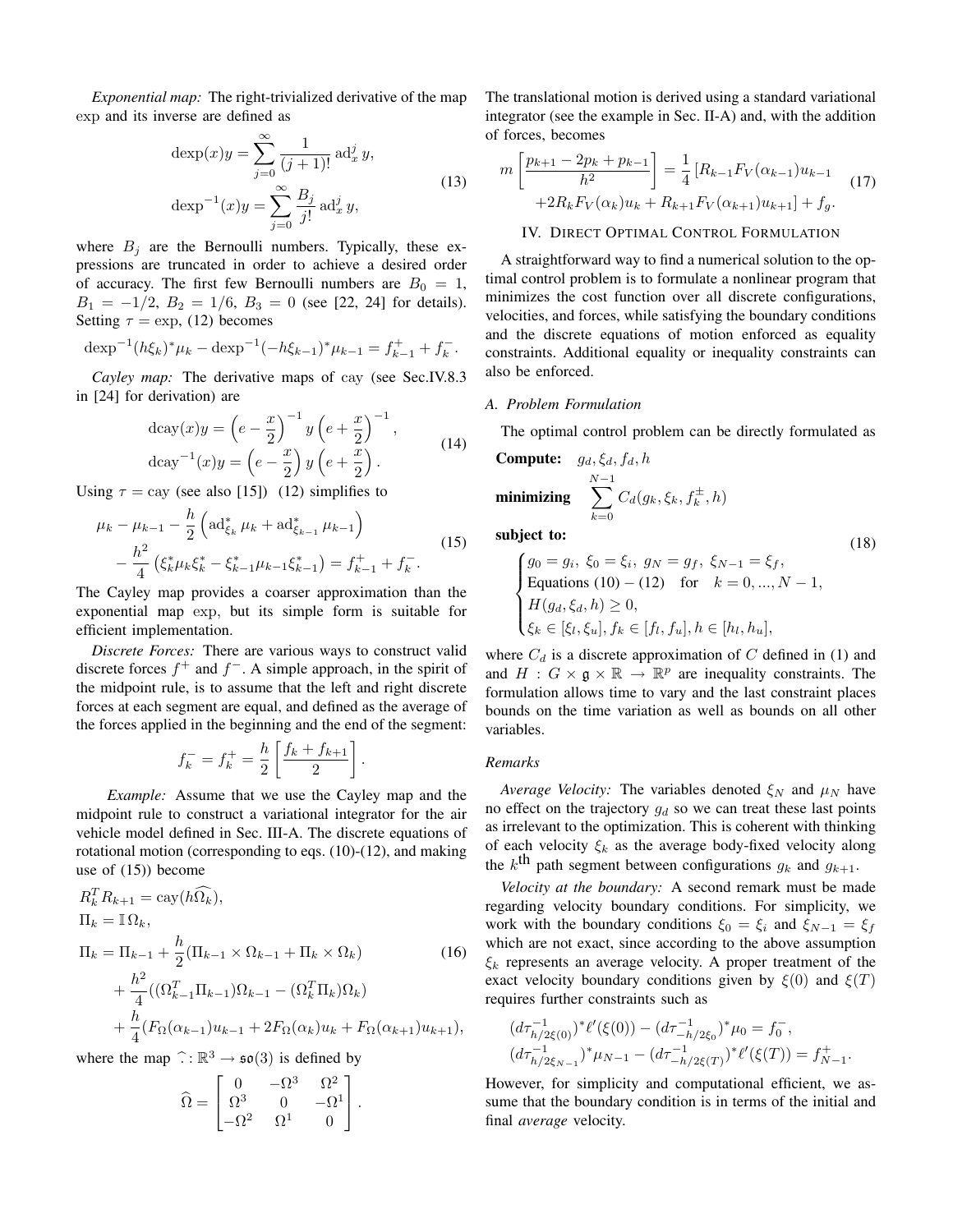#### *B. Algorithm Construction*

*Midpoint Rule:* The discrete cost function can be constructed using the midpoint rule as

$$
C_d(g_k, \xi_k, f_k^{\pm}, h) = hC\left(g_{k+\frac{1}{2}}, \xi_k, \frac{f_k + f_{k+1}}{2}\right) \tag{19}
$$

where  $g_{k+\frac{1}{2}} = g_k \tau(\frac{h}{2}\xi_k)$ , i.e. the midpoint along the flow defined by  $\tau$ . There are other choices besides the midpoint rule that can lead to integrators of arbitrary high order of accuracy, e.g., composition methods and symplectic Runga-Kutta methods [12]. The midpoint rule is a particularly pertinent choice for optimization problems since it provides a good balance between accuracy and efficiency.

*Implementation:* The optimal control formulation (18) can be solved using a standard constrained optimization technique such as sequential quadratic programming (SQP). A continuous control curve  $f$  can be obtained from a discrete solution curve  $f_d$  using linear interpolation of  $f_d$  (in case of the midpoint rule) or some higher order interpolation consistent with the order of accuracy of the chosen discretization.

# V. APPLICATION

We have implemented our framework for solving general optimal control problems of the form (18). It is written in C++ and uses the sparse SQP solver SNOPT [25]. The system is used to compute a control-effort minimizing trajectory for the simulated helicopter between two zero-velocity states in an artificial canyon. We use the discrete system described in the example of Sec.III-B with equations of motion defined by (16) and (17) and a discrete cost function defined by (19). Fig. 2 shows a typical output of our system and the resulting trajectory and control curves are shown on Fig. 5.

*Controllability:* In order to establish the controllability of the system one can use the good symmetric products [5] of the two vectors obtained from the columns of the matrix

$$
\begin{bmatrix} \mathbb{I}^{-1}F_{\Omega}(\alpha) \\ \frac{1}{m}F_V(\alpha) \end{bmatrix},
$$

and show that the system is locally configuration controllable at zero velocity. Since the actuator inputs have bounds, one has to design an algorithm which allows time to vary in order to accommodate these limits. In our implementation, the timestep h (and hence the final time  $T$ ) is part of the optimization state vector and is allowed to vary within some prescribed bounds.

*Optimization Variables:* For efficiency the components of the matrices  $R_k$  are not part of the optimization state vector and the trajectory  $R_d$  is reconstructed from the trajectory  $\Omega_d$  internally during optimization. Alternatively, one could parametrize the rotations (e.g., using quaternions) and optimize over these additional coordinates as well. In our experience, both approaches perform similarly well.



Fig. 2. Example of an optimized trajectory in a complex environment: a helicopter path through an outdoor canyon.



Fig. 3. Top and side views of the helicopter trajectory shown in Fig. 2

*Obstacles:* A robot can be required to stay away from obstacles by enforcing inequality constraints  $H_i(R, p)$  = dist $(\mathcal{A}(R,p), \mathcal{O}_i) - d_s$ , where  $\mathcal{A} \subset \mathbb{R}^3$  is the region occupied by the robot,  $\mathcal{O}_i \subset \mathbb{R}^3$  represent the static obstacles, and  $d_s$  is some safety distance. The function dist computes the minimum distance between two rigid objects. In our implementation both the canyon and the helicopter are triangulated surfaces and we use the Proximity Query Package (PQP) to compute dist.

The optimization runs efficiently in the absence of obstacles or with simple (smooth and convex) obstacles (taking in the order of a few seconds for most tests). On the other hand, complex rough terrains can slow down the system significantly.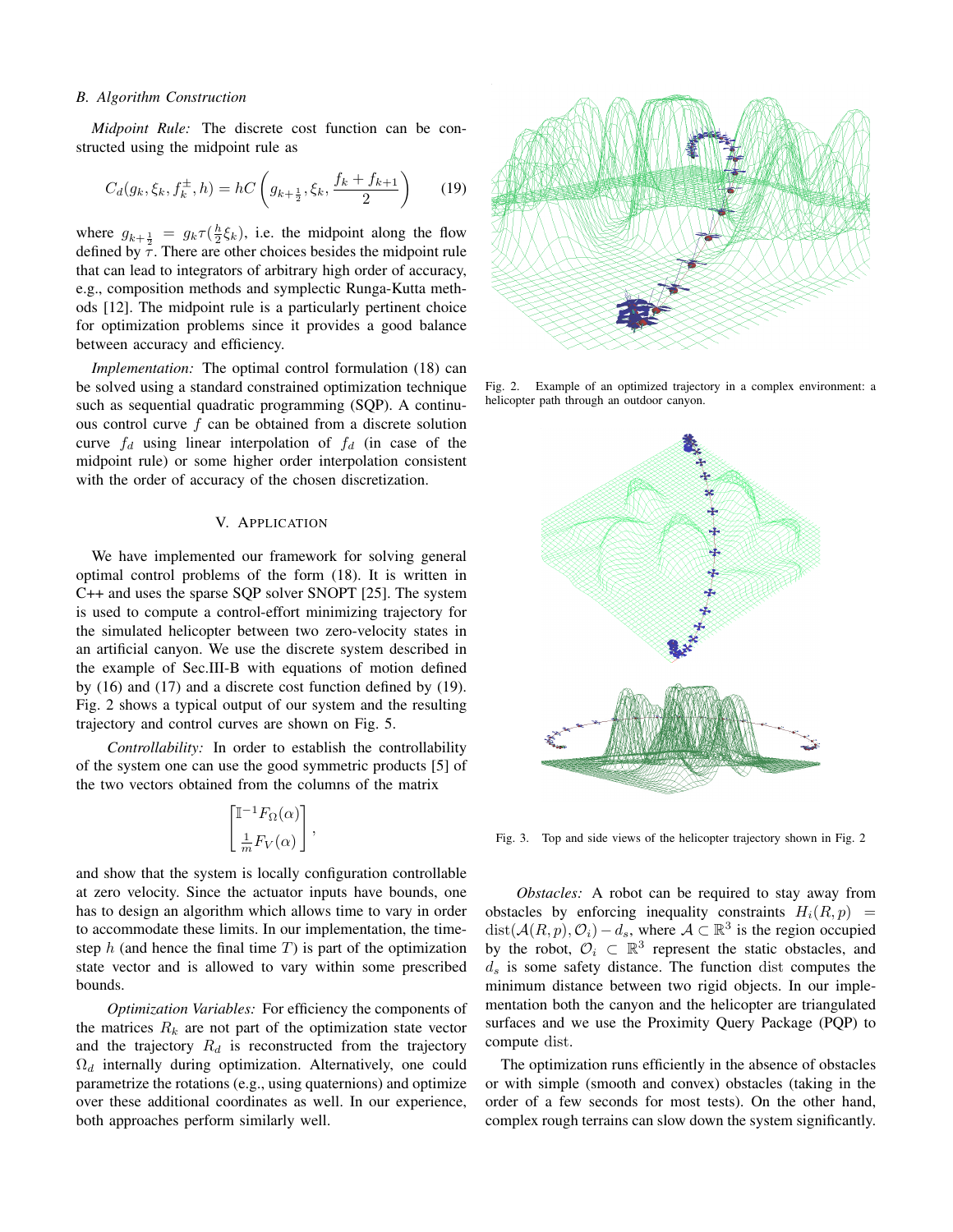



Fig. 4. The orientation and position as functions of time for the helicopter trajectory shown in Fig. 2.

Fig. 5. The control forces and blade angles as functions of time for the helicopter trajectory shown in Fig. 2.

Note also that our simple implementation faces the same robustness issues as many optimization procedures: a bad choice for the initial trajectory may lead to a local minima. One way to speedup convergence is to start with a good initial obstacle-free path computed, for example, using a local obstacle avoidance method (e.g. [26]). Nevertheless, as already pointed out by several similar works cited in our references, this approach should be used to produce small-scale local solutions that are combined by more *global* methods in a hierarchical fashion (e.g. see [8] regarding incremental and roadmap planners, as well as [27, 28] for planning using primitives). An obvious application is also the refinement of trajectories produced by discrete or sampling-based planners. Finally, in order to assess the exact numerical benefits of this method, a detailed performance analysis and comparison to related methods is needed and is currently under way.

# VI. CONCLUSION

There are many ways to solve optimal control problems, as confirmed by the rich literature on this subject. We have presented one approach that focuses on a proper discretization of the system dynamics through the extremization of a discrete action. An optimal control framework for systems with symmetries is then derived and applied to a simple robotic model. It will be useful to further optimize our approach using ideas from, e.g., [6, 7, 29]. A comparison with the closely related method [11] is also an obvious research direction. Since the optimization algorithm is inherently local (as are most gradient based methods) our method will be most effective in a global hierarchical optimization framework. This is a central issue related to the nature of discrete mechanics. In that respect, discrete mechanics can be used to perform provably correct coarse-to-fine discretization of time and space which is linked to global convergence of trajectories.

## *Future Directions and Related Work*

There are several promising directions of potential benefit to robotics, in which the discrete geometric approach is currently being extended. One of these is to further exploit the simplicity of the approach as well as its hierarchical benefits. Another is the discretization and optimal control of nonholonomic systems. Initial results with applications to Chaplygin systems and car-like robots can be found in [17]. Yet another direction is the inclusion of environment constraints such as obstacles or interaction constraints in groups of vehicles directly as part of the discrete optimization framework. Coarse-to-fine methods can then be used to jointly deform such constraints along with solution trajectories to produce more efficient methods with provable convergence properties. For example, multiresolution extensions of the optimization methods presented in this paper already exhibit real-time performance when applied to rigid body systems. Finally, hierarchical and decentralized (e.g. [19]) DMOC methods are under development to address multi-vehicle or other complex systems in a scalable and robust manner.

As has been indicated, there are several important issues that need additional attention. One is a detailed comparison